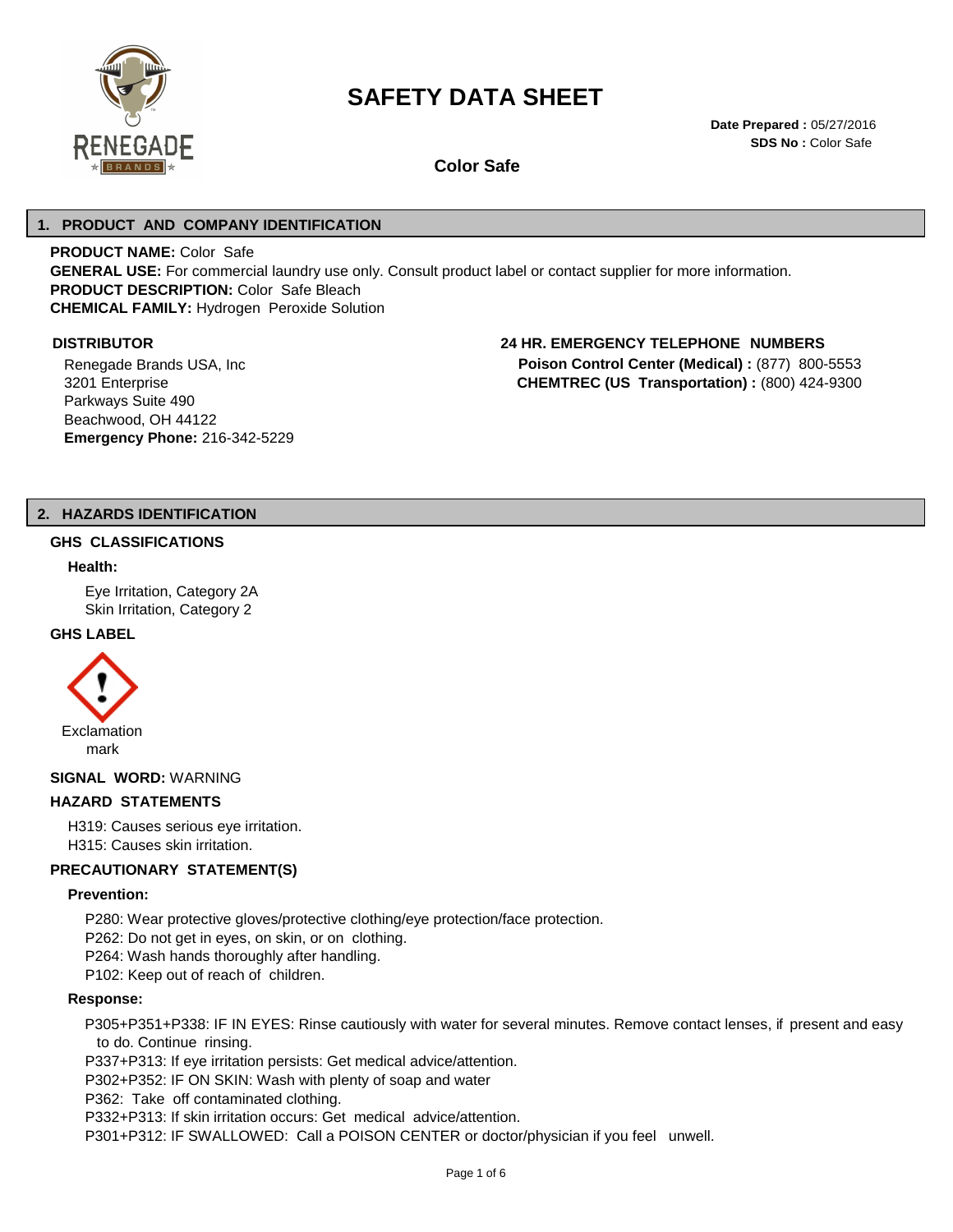## **Storage:**

P403+P233: Store in a well-ventilated place. Keep container tightly closed. P405: Store locked up.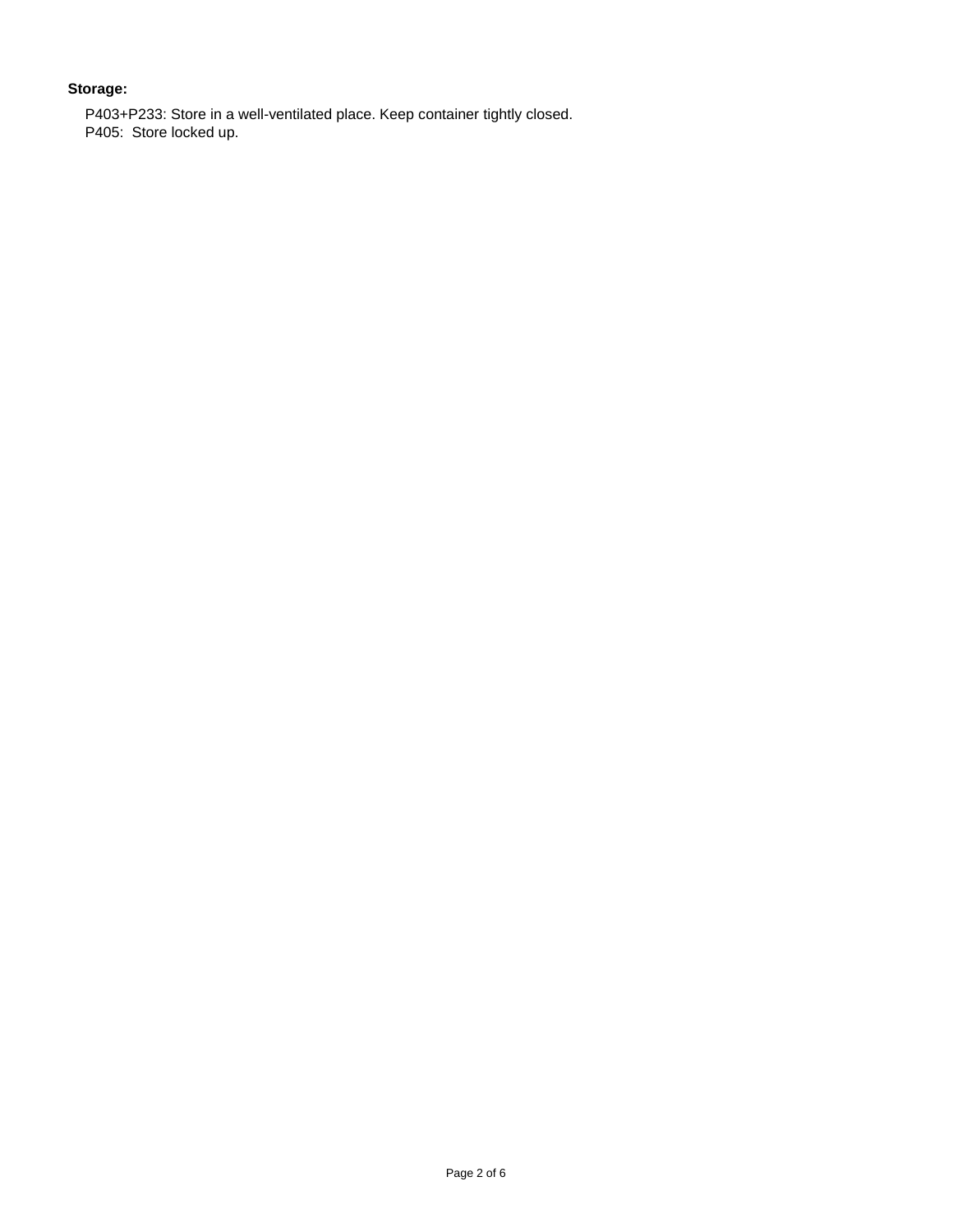## **Disposal:**

P501: Dispose of contents/container according to all local, state and Federal regulations.

## **EMERGENCY OVERVIEW**

**PHYSICAL APPEARANCE:** Clear Liquid

**IMMEDIATE CONCERNS:** Eye & Skin irritant

## **POTENTIAL HEALTH EFFECTS**

**EYES:** Irritating, and may injure eye tissue if not removed promptly.

**SKIN:** Contact may cause moderate to severe irritation.

**SKIN ABSORPTION: None Expected.** 

**INGESTION:** Although of moderate to low toxicity, ingestion can cause gastrointestinal irritation, nausea, vomiting, diarrhea, and possible death.

**INHALATION:** Mist is irritating to nose, throat and lungs.

## **REPRODUCTIVE TOXICITY**

**REPRODUCTIVE EFFECTS:** No known significant effects or critical hazards.

**TERATOGENIC EFFECTS:** No known significant effects or critical hazards.

## **CARCINOGENICITY:**

The International Agency for Research on Cancer (IARC) has concluded that there is inadequate evidence for carcinogenicity of hydrogen peroxide in humans, but limited evidence in experimental animals (Group 3 - not classifiable as to its carcinogenicity to humans). The American Conference of Governmental Industrial Hygienists (ACGIH) has concluded that hydrogen peroxide is a 'Confirmed Animal Carcinogen with Unknown Relevance to Humans' (A3).

**MUTAGENICITY:** No known significant effects or critical hazards.

**MEDICAL CONDITIONS AGGRAVATED:** Previous skin conditions such as dermatitis may be aggrevated.

**ROUTES OF ENTRY:** Eye, skin, ingestion, Inhalation.

**CANCER STATEMENT:** None

**SENSITIZATION:** No known significant effects or critical hazards.

**WARNING CAUTION LABELS:** Irritant

**PHYSICAL HAZARDS:** None Expected.

|  | 3. COMPOSITION / INFORMATION ON INGREDIENTS |           |            |
|--|---------------------------------------------|-----------|------------|
|  | <b>Chemical Name</b>                        | $Wt.$ %   | <b>CAS</b> |
|  | Hydrogen Peroxide                           | $5 - 7.9$ | 7722-84-1  |
|  | Water                                       | $90 - 95$ | 7732-18-5  |

## **4. FIRST AID MEASURES**

**EYES:** Immediately flush eyes with water for at least 15 minutes, while holding eyelids open. Remove contact lenses, if present, after the first 5 minutes, then continue rinsing eye. Seek medical attention immediately.

**SKIN:** Wash with soap and water. Get medical attention if irritation develops or persists.

**INGESTION:** Get immediate medical attention. Do not induce vomiting unless instructed to do so by poison center or physician.

**INHALATION:** Remove victim to fresh air and monitor. Seek medical advise if irritation persists.

## **SIGNS AND SYMPTOMS OF OVEREXPOSURE**

**EYES:** Severe burning sensation, tearing, redness, swelling.

**SKIN:** Burning sensation, redness.

**SKIN ABSORPTION:** Not Established

**INGESTION:** Irritation of mouth, throat, along with stomach upset, vomiting.

**INHALATION:** Irritation of nose, throat and lungs with coughing, sneezing, possible difficulty breathing.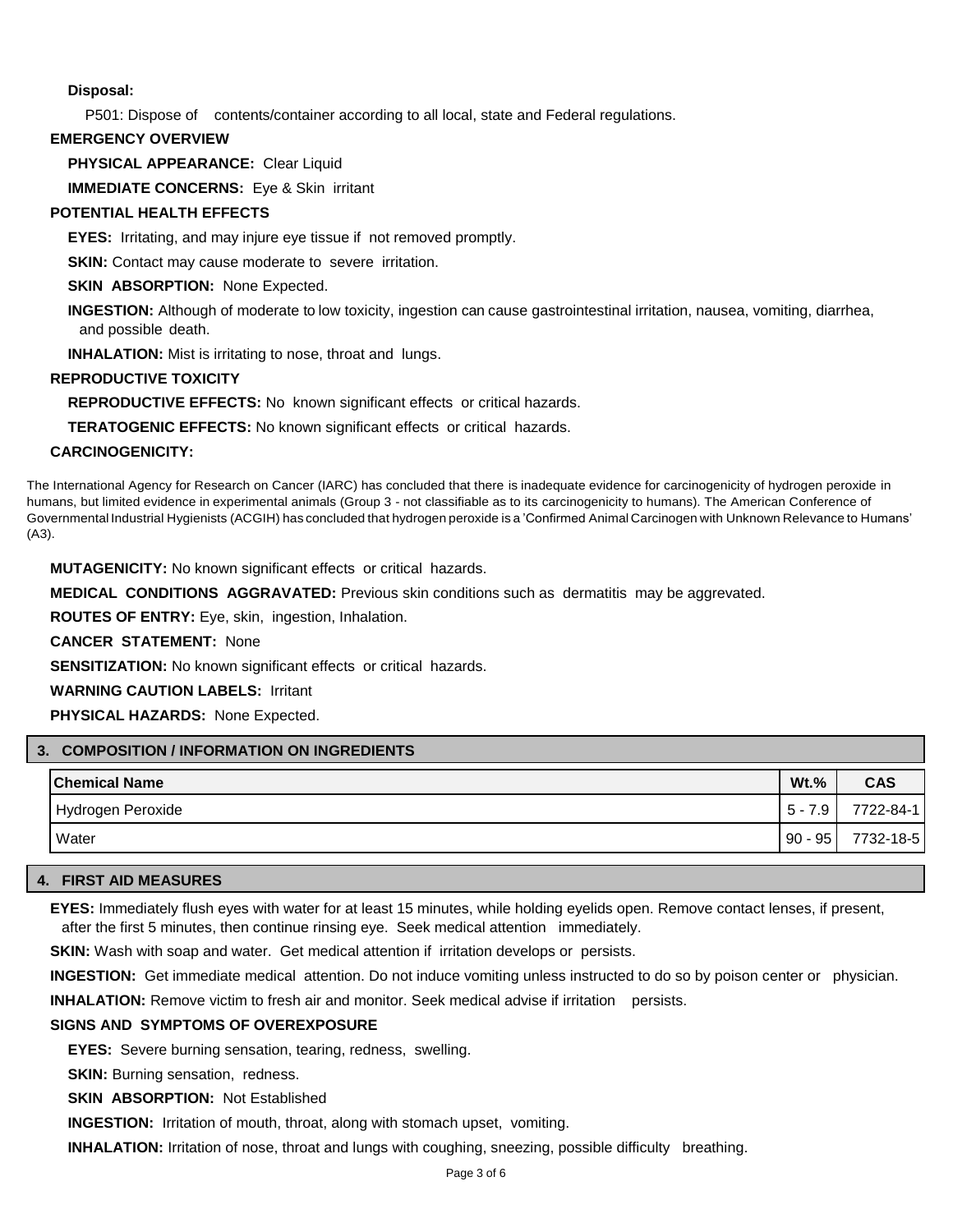**ACUTE TOXICITY:** Severely irritating to eyes. Causes moderate to severe skin irritation. Harmful if inhaled. **CHRONIC EFFECTS:** Not Established

## **5. FIRE FIGHTING MEASURES**

**FLAMMABLE CLASS:** NA = Not Applicable

**GENERAL HAZARD:** Non-flammable

**EXTINGUISHING MEDIA:** Use an extinguishing agent suitable for the surrounding fire.

**HAZARDOUS COMBUSTION PRODUCTS:** Not Established

**OTHER CONSIDERATIONS:** Although not flammable, this product, when exposed to high temperatures or fire, can contribute oxygen and intensify a surrounding fire.

**EXPLOSION HAZARDS:** Fire exposed containers may burst due to increased pressure from heat.

**FIRE FIGHTING PROCEDURES:** Keep fire exposed containers cool with water stream or mist.

**FIRE FIGHTING EQUIPMENT:** Fire-fighters should wear appropriate protective equipment ans self-contained breathing apparatus (SCBA) with full face-piece operated in positive pressure mode.

**HAZARDOUS DECOMPOSITION PRODUCTS:** Thermal decomposition can lead to release of irritating gases and vapors.

## **6. ACCIDENTAL RELEASE MEASURES**

**SMALL SPILL:** Avoid walking in product. Wipe up or otherwise flush small spills to sanitary sewer.

LARGE SPILL: Shut off all ignition sources. Ventilate area. Avoid walking in material. Prevent product from entering into stream, soil, storm sewer or other bodies of water.

## **ENVIRONMENTAL PRECAUTIONS**

**WATER SPILL:** Avoid discharges into open waterways.

**LAND SPILL:** Avoid discharge to soil.

**GENERAL PROCEDURES:** Isolate spill or leak area immediately. Keep unauthorized personnel away. Do not touch or walk through spilled material. Prevent entry into waterways, sewers, or confined areas. Absorb with dry earth, sand or other noncombustible material and transfer to containers.

**SPECIAL PROTECTIVE EQUIPMENT:** Eye protection, rubber gloves, rubber boots to protect feet.

## **7. HANDLING AND STORAGE**

**GENERAL PROCEDURES:** Store away from excessive heat, spark or open flame. Store at temperatures below 90F. Keep container closed until used.

**HANDLING:** Wear eye protection, rubber gloves when handling concentrate.

**STORAGE:** Store in closed container away from heat, spark or open flame.

**STORAGE TEMPERATURE:** 4.5°C (40°F) Minimum to 32.2°C (90°F) Maximum

**STORAGE PRESSURE:** Store at ambient atmospheric pressure.

**SHELF LIFE:** 12 months (min) under controlled temperature storage.

## **8. EXPOSURE CONTROLS / PERSONAL PROTECTION**

## **EXPOSURE GUIDELINES**

| OSHA HAZARDOUS COMPONENTS (29 CFR1910.1200) |             |     |                        |                     |                   |           |                   |
|---------------------------------------------|-------------|-----|------------------------|---------------------|-------------------|-----------|-------------------|
| <b>OSHA PEL</b><br><b>ACGIH TLV</b>         |             |     | <b>EXPOSURE LIMITS</b> |                     |                   |           |                   |
|                                             |             |     |                        | <b>Supplier OEL</b> |                   |           |                   |
| <b>Chemical Name</b>                        |             | ppm | mg/m <sup>3</sup>      | ppm                 | mg/m <sup>3</sup> | ppm       | mg/m <sup>3</sup> |
|                                             | TWA         |     | 1.4                    |                     | 1.4               | <b>NL</b> | <b>NL</b>         |
| Hydrogen Peroxide                           | <b>STEL</b> |     |                        |                     |                   | <b>NL</b> | <b>NL</b>         |

**ENGINEERING CONTROLS:** Provide mechanical ventilation when used in confined areas, or areas with poor ventilation.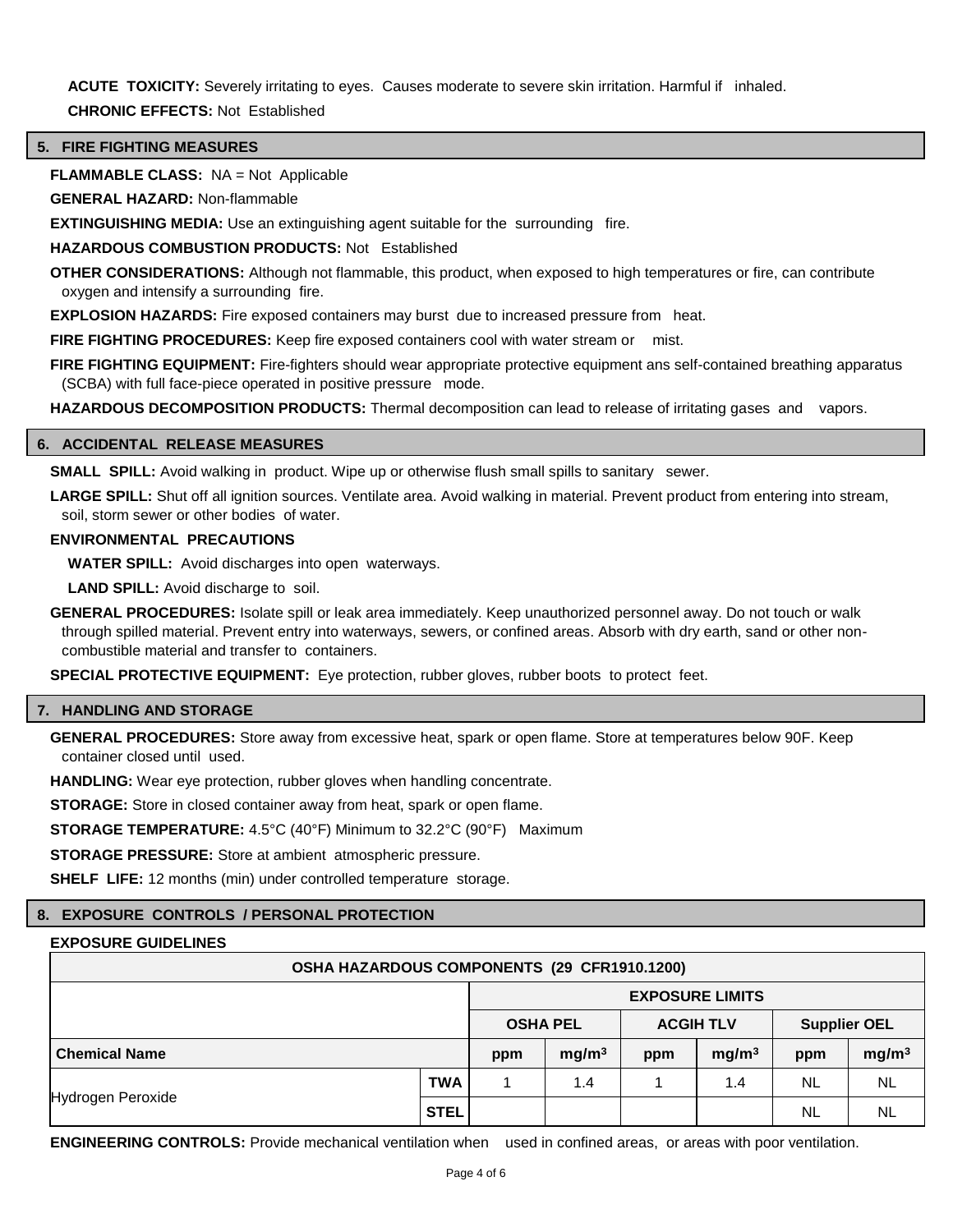## **PERSONAL PROTECTIVE EQUIPMENT**

**EYES AND FACE:** Chemical splash googles and full face-shield. **SKIN:** Rubber or other chemical resistant gloves. **RESPIRATORY:** A respirator is not needed under normal and intended conditions of product use. **PROTECTIVE CLOTHING:** No special requirements.

**WORK HYGIENIC PRACTICES:** Wash with soap and water after handling. Do not eat, drink or smoke while using product.

## **9. PHYSICAL AND CHEMICAL PROPERTIES**

**PHYSICAL STATE:** Liquid **ODOR:** Characteristic. **ODOR THRESHOLD:** Not Established **COLOR:** Water Clear **pH:** 3.0 to 4.0 **PERCENT VOLATILE:** >98 **FLASH POINT AND METHOD:** None **FLAMMABLE LIMITS:** N/A **AUTOIGNITION TEMPERATURE:** NA = Not Applicable **VAPOR PRESSURE:** > 20 mm Hg at 20°C (68°F) **VAPOR DENSITY:** ≤ 1 **BOILING POINT: 212<sup>0</sup> F: 100<sup>0</sup> C FREEZING POINT: 32° F; 0° C MELTING POINT:** Not Available **THERMAL DECOMPOSITION:** > 45°C **SOLUBILITY IN WATER:** Complete **EVAPORATION RATE:** (Water =1) 1.0 **DENSITY:** 8.81 at 20°C (68°F) **SPECIFIC GRAVITY:** 1.056 grams/ml. at 20°C (68°F) **VISCOSITY:** Water thin. **(VOC):** None **OXIDIZING PROPERTIES:** Contains an oxidizing agent.

## **10. STABILITY AND REACTIVITY**

**REACTIVITY:** Stable **HAZARDOUS POLYMERIZATION:** None Expected. **STABILITY:** Stable under normal storage and use conditions. **CONDITIONS TO AVOID:** Avoid excessive heat. **POSSIBILITY OF HAZARDOUS REACTIONS:** Not Established **HAZARDOUS DECOMPOSITION PRODUCTS:** Oxygen **INCOMPATIBLE MATERIALS:** Reducing agents, organic materials, flammable materials.

## **11. TOXICOLOGICAL INFORMATION**

**ACUTE**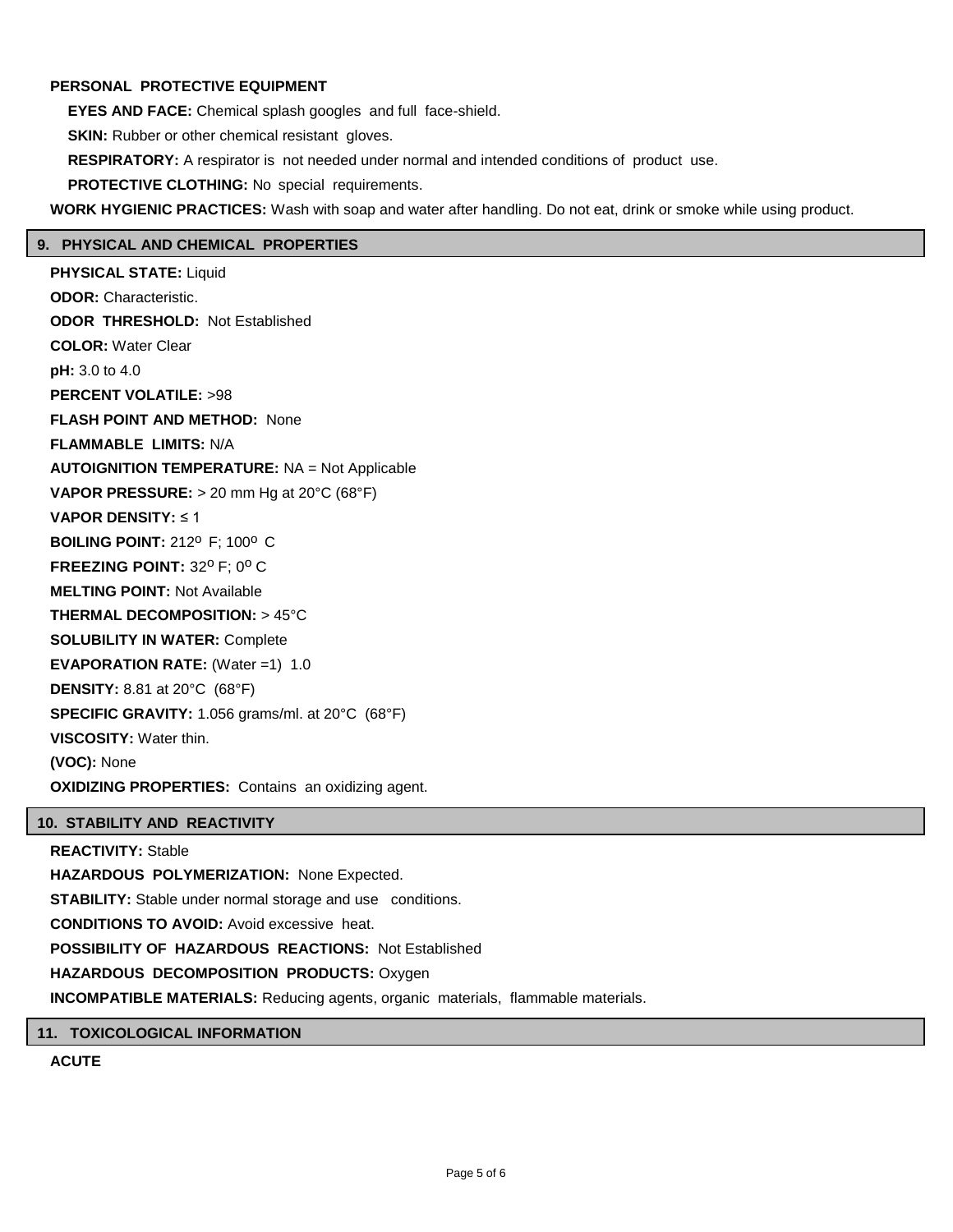| <b>Chemical Name</b>                           | ORAL $LD_{50}$<br>(rat) | <b>DERMAL LD<sub>50</sub></b><br>(rabbit) |
|------------------------------------------------|-------------------------|-------------------------------------------|
| Hydrogen Peroxide                              | > 2000 mg/kg<br>(rat)   | > 2000 mg/kg<br>(rabbit)                  |
| <b>EYES: Not Established</b>                   |                         |                                           |
| <b>DERMAL LD<sub>50</sub>: Not Established</b> |                         |                                           |
| <b>SKIN ABSORPTION: None Expected.</b>         |                         |                                           |
| <b>ORAL LD<sub>50</sub>: Not Established</b>   |                         |                                           |

**INHALATION LC50:** Not Established

**EYE EFFECTS:** Moderate to severe eye irritant.

**SKIN EFFECTS: Moderate skin irritant.** 

**CHRONIC:** Not Established

## **CARCINOGENICITY**

| <b>Chemical Name</b> | <b>IARC Status</b>                                                         |
|----------------------|----------------------------------------------------------------------------|
| Hydrogen Peroxide    | Group 3 - Not<br>classifiable as<br>to its<br>carcinogenicity<br>to Humans |

**IARC:**

The International Agency for Research on Cancer (IARC) has concluded that there is inadequate evidence for carcinogenicity of hydrogen peroxide in humans, but limited evidence in experimental animals (Group 3 - not classifiable as to its carcinogenicity to humans).

**NTP:** No listed substance

**IRRITATION:** Irritant

**SENSITIZATION:** No known significant effects or critical hazards.

**NEUROTOXICITY:** No known significant effects or critical hazards.

**GENETIC EFFECTS:** No known significant effects or critical hazards.

**REPRODUCTIVE EFFECTS:** No known significant effects or critical hazards.

**TARGET ORGANS:** Not Established

**MUTAGENICITY:** No known significant effects or critical hazards.

## **12. ECOLOGICAL INFORMATION**

**ENVIRONMENTAL DATA:** Not Established

**ECOTOXICOLOGICAL INFORMATION:** Not Established

**AQUATIC TOXICITY (ACUTE):** Not Established

**CHEMICAL FATE INFORMATION:** Not Established

## **13. DISPOSAL CONSIDERATIONS**

**DISPOSAL METHOD:** Any method in accordance with local, state and federal laws. Best method is to recycle or reuse for intended purpose. Small amounts (less than 1 gallon) may be diluted with copious amounts of water and disposed of into sanitary sewer.

**FOR LARGE SPILLS:** Consult with local and state authorities for large volume disposal.

**PRODUCT DISPOSAL:** See above.

**EMPTY CONTAINER:** Rinse container with clear water. Offer container for recycling, or dispose of in trash.

**RCRA/EPA WASTE INFORMATION:** NA = Not Applicable